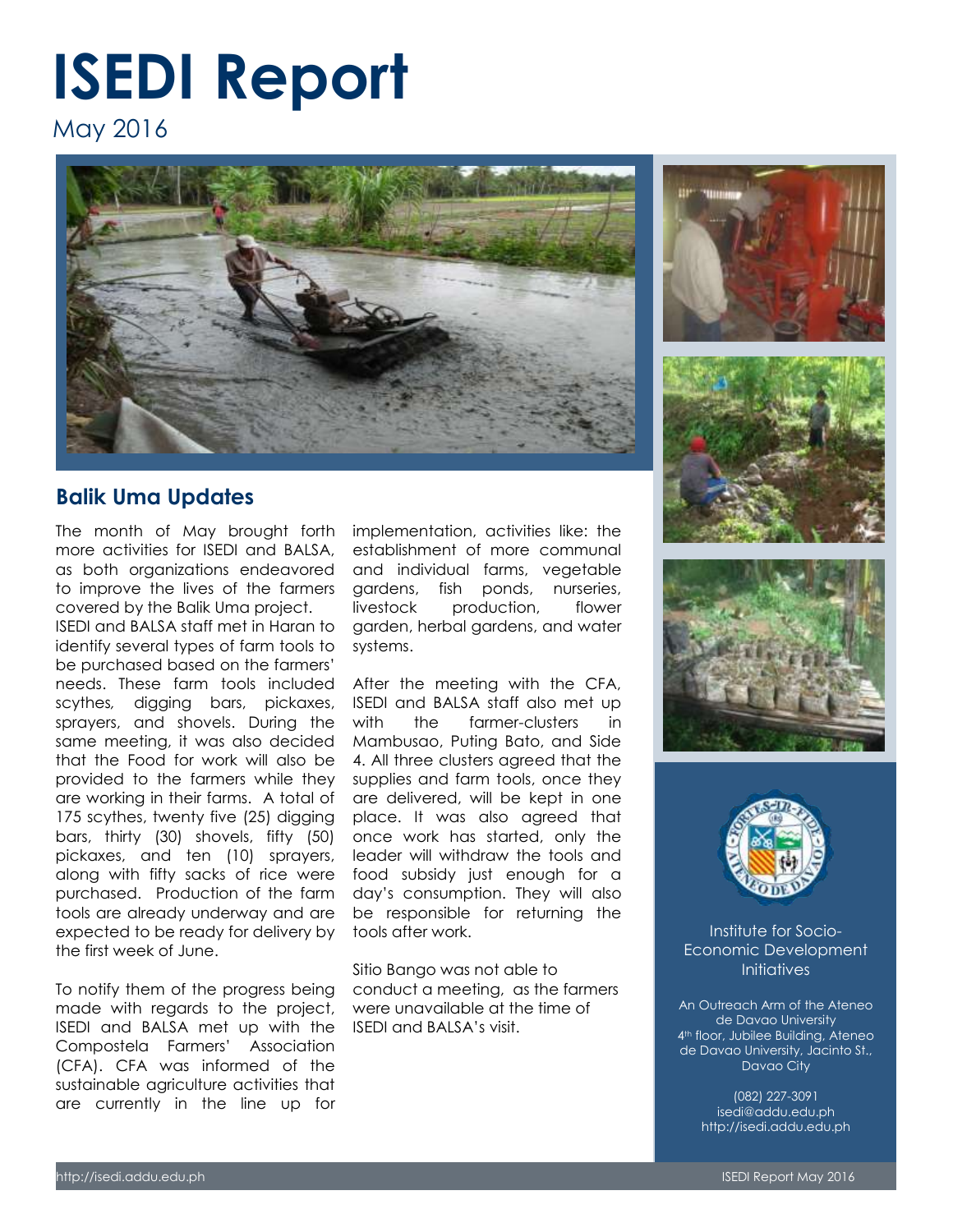



## **DAR ARCCESS Batch 3 PPM Updates**

#### **Agri-Extension Services (AES)**

The Development Options for Social Entrepreneurship (DOSE) Inc. which is the AES Service Provider being monitored by ISEDI has already conducted several activities for the six (6) ARBOs in Compostela Valley. First, there was the Direction Setting, a one day event attended by the ARBOs and PSP (DOSE and ISEDI) with DAR Province representative. Second, they held a Training Needs Assessment and Coordination Meeting with DAR and attended by LandBank and Kennemer. The training on Cacao Production and Management was third, and it was attended by 21 participants from five cacao producing ARBOs (CASCOFACO, TCBC, MAMPCO, KMPC and

LAMPCO). In May, they conducted a Training on Vermiculture last May 28 , DOSE emphasized the importance of the African Night Crawler (ANC), the species of worm that is used in vermi production, and how to properly take care of them. They also taught the ARBOs how to properly arrange the substrate inside the vermi beds. Aside from Compostela Valley, DOSE held similar trainings in Davao del Sur on May 25, Davao City on May 26, and Davao del Norte on May 27. Based on DOSE's workplan, coaching and mentoring is scheduled to follow.

#### **Business Development Services (BDS)**

For the month of May, the Baba's Foundation, Inc. (BFI), the BDS Service Provider being monitored by ISEDI did not implement activities that were directly linked with the output indicators. They did however, met with some of the six (6) agrarian reform beneficiary organizations (ARBOs) in Compostela Valley to conduct the Training Needs Analysis and Organization Diagnostics. ISEDI, as the PPM, will continue to monitor and coordinate with BFI regarding their workplans and deliverables. The ISEDI PPM staff are also closely coordinating with the ARCCESS point person, Mr. Heracleo Bato, to ensure that DAR is up to date with the PSP's project activities.